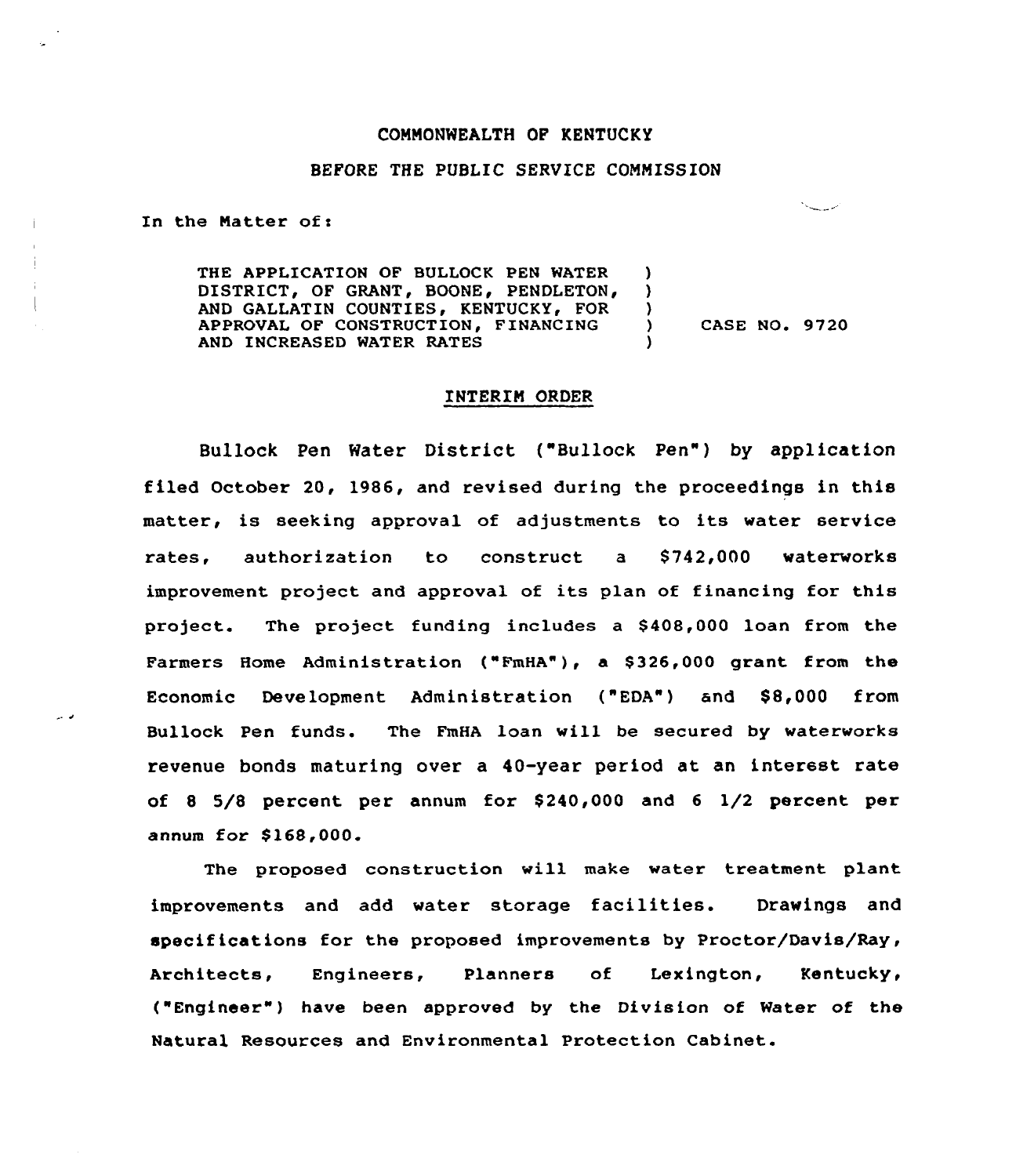This Interim Order will address the construction and financing portion of the application. <sup>A</sup> subsequent Order will address Bullock Pen's rate adjustment proposals. In the final Order in this case, the Commission wil1 set rates necessary to provide the utility with an opportunity to recover its reascnable operating costs, service its debt and provide <sup>a</sup> reasonable surplus for equity growth.

## CONTINUITY OF ADEQUATE AND RELIABLE SERVICE

The evidence indicates that reliable and adequate service can be maintained throughout the expanded system after completion of the proposed construction. However, there is one existing area near the Verona water storage tank which could have residual pressure be1ow 30 psig< in violation of 807 KAR 5:066, Section <sup>6</sup> (1}. The Engineer has provided information that the proposed construction will have no effect on the potential low pressure area.

The Commission reminds Bullock Pen of its obligation to provide adequate and reliable service to all of its customers. Bullock Pen should monitor the adequacy of the expanded water distribution system after construction. If this monitoring indicates that the level of service is inadequate or declining, Bullock Pen must take necessary actions to maintain the level of service in conformance with the regulations of the Commission.

# FINDINGS AND ORDERS

The Commission, after consideration of the evidence of record, and being advised, is of the opinion and finds that:

 $-2-$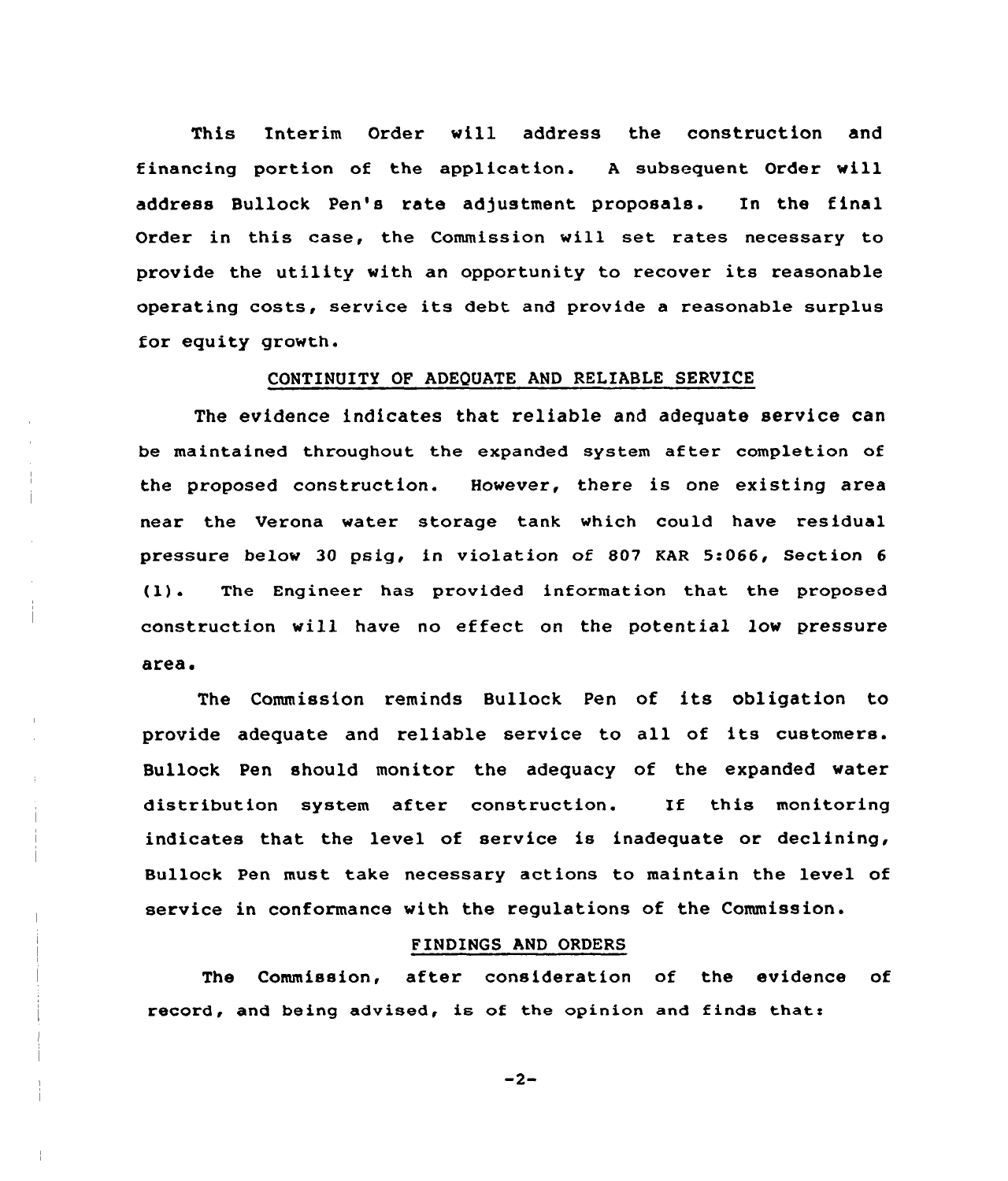1. With the appropriate monitoring of service to potential low pressure areas, public convenience and necessity require that the construction proposed in the application be performed and that a certificate of public convenience and necessity be granted.

2. The proposed construction consists of a 150,000-gallon elevated water storage tank, an altitude valve control pit and piping, renovation of the water treatment plant, approximately 132 feet of 8-, and 4-inch diameter pipelines, and related appurtenances. The low bids totaled \$591,500 which will require about \$ 742,000 after allowances are made for fees, contingencies, amd other indirect costs.

3. Bullock Pen should monitor the adequacy of the expanded vater distribution system after construction. If the level of service is inadequate or declining, Bullock Pen should take imediate action to maintain the level of service in conformance with the regulations of the Commission.

4. hny deviations from the construction herein approved which could adversely affect service to any customer should be done only with the prior approval of the Commission.

5 <sup>~</sup> Bullock Pen should furnish duly verified documentation of the total cost of this project including the cost of construction and all other capitalized costs (engineering, legal, administrative, etc.) within <sup>60</sup> days of the date that construction is substantially completed. Said construction costs should be classified into appropriate plant accounts in accordance with the Uniform System of hccounts for Meter Utilities prescribed by the Commission.

 $-3-$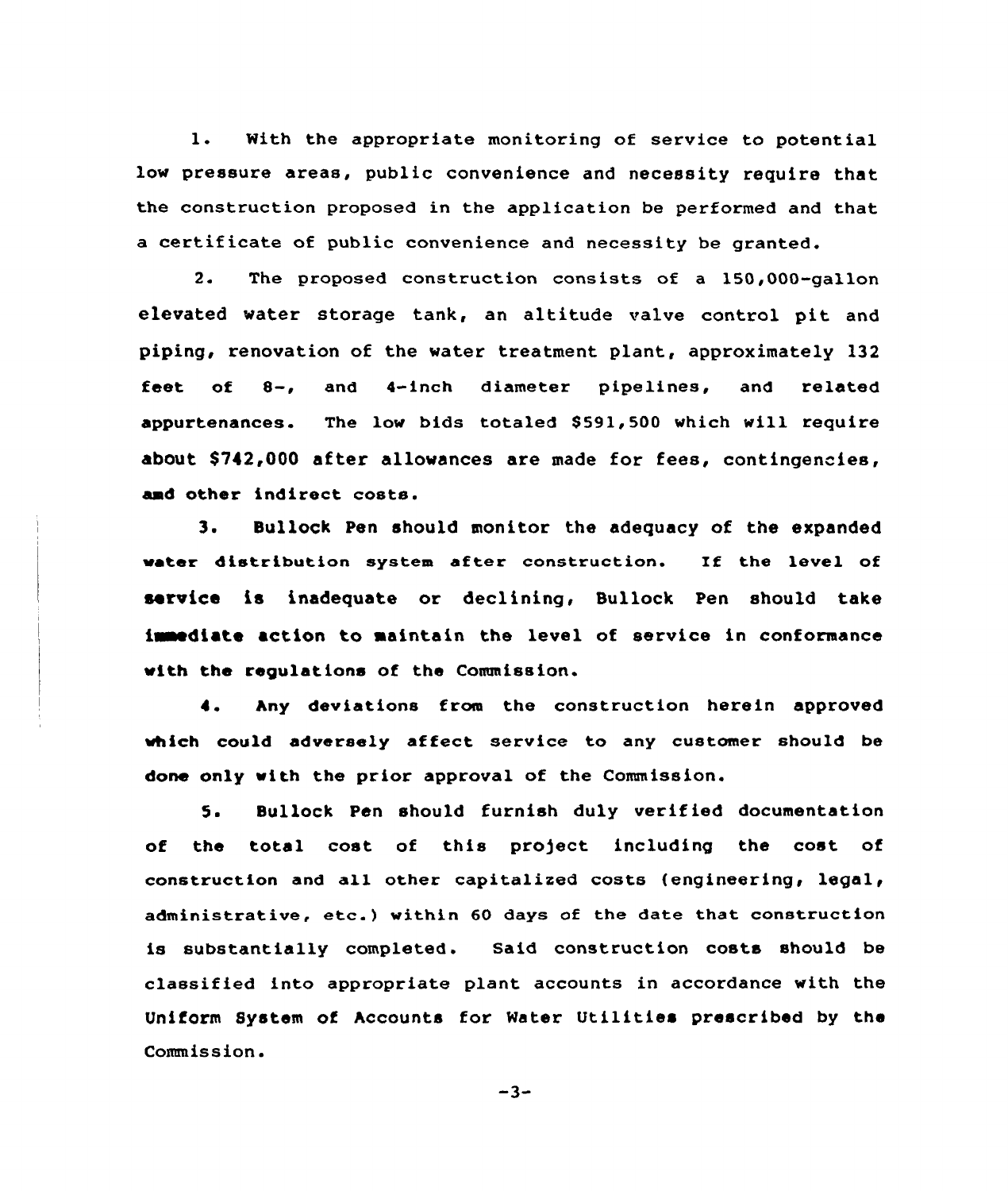6. Bullock Pen's contract with its Engineer should require the provision of full-time resident inspection under the general supervision of a professional engineer with a Kentucky registration in civil or mechanical engineering, to ensure that the construction work is done in accordance with the contract drawings and specifications and in conformance with the best practices of the construction trades involved in the project.

7. Bullock Pen should require the Engineer to furnish a copy of the "as-built" drawings and <sup>a</sup> signed statement that the construction has been satisfactorily completed in accordance with the contract plans and specifications within 60 days of the date of substantial completion of this construction.

8. The financing plan proposed by Bullock Pen is for the lawful objects within the corporate purpose of its utility operations, is necessary and appropriate for and consistent with the proper performance of its service to the public and will not impair its ability to perform that service and should, therefore, be approved.

9. The financing secured by Bullock Pen for this project will be needed to pay for the work herein approved. Bullock Pen's financing plan should, therefore, be approved.

10. If under new FmHA loan conditions Bullock Pen is notified and granted the option of accepting a lower interest rate at the date of closing, Bullock Pen shall file with the Commission the FmHA notification of the lower interest rate and shall provide all correspondence from and to FmHA concerning this notification within 30 days of the closing date.

 $-4-$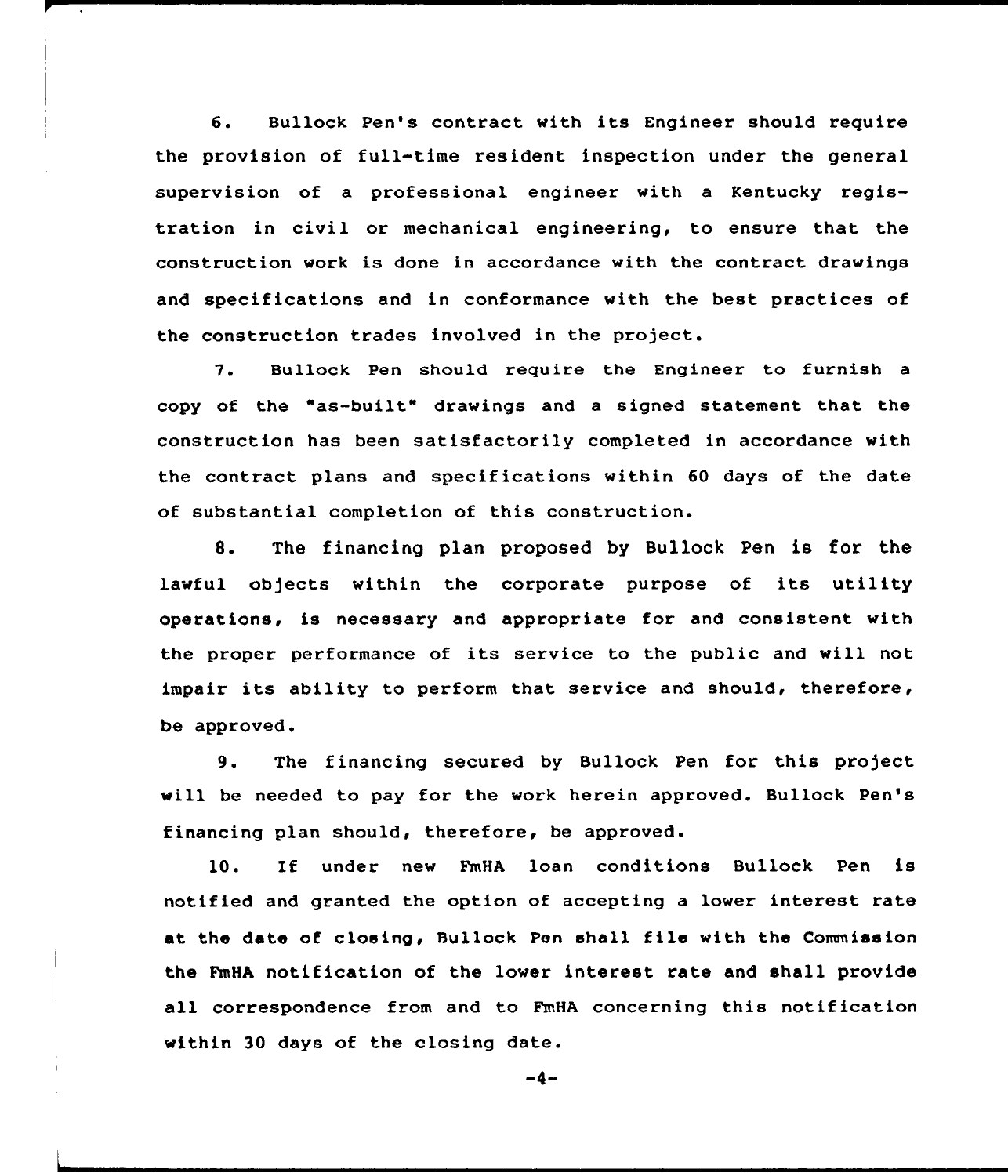ll. Bullock Pen shall file <sup>a</sup> statement of the interest rate accepted from FmHA within 30 days of the date of closing.

12. If Bullock Pen accepts an interest rate different from the rate approved herein, it shall file amended pages to its bond resolution and an amended amortization schedule.

13. If Bullock Pen is eligible but does not take advantage of <sup>a</sup> lower interest rate at the time of closing, it shall fully document why the lower rate was not accepted showing an analysis of the higher costs associated with the loan over its life.

IT IS THEREFORE ORDERED that:

l. Bullock Pen be and it hereby is granted <sup>a</sup> certificate of public convenience and necessity to proceed with the proposed construction project as set forth in the drawings and specifications of record herein on the condition that the potential low pressure areas be monitored and corrective action taken in accordance with Finding Number 1 and Finding Number 3 of this Order.

2. Bullock Pen's financing plan consisting of a FmHA loan of  $$408,000$ , an EDA grant of  $$326,000$  and  $$8,000$  in Bullock Pen funds be and it hereby is approved.

3. Bullock pen shall comply with all matters set out in Findings <sup>3</sup> through <sup>7</sup> and 10 through 13 as if the same were individually so ordered.

Nothing contained herein shall be deemed a warranty of the Commonwealth of Kentucky, or any agency thereof, of the financing herein authorised.

 $-5-$